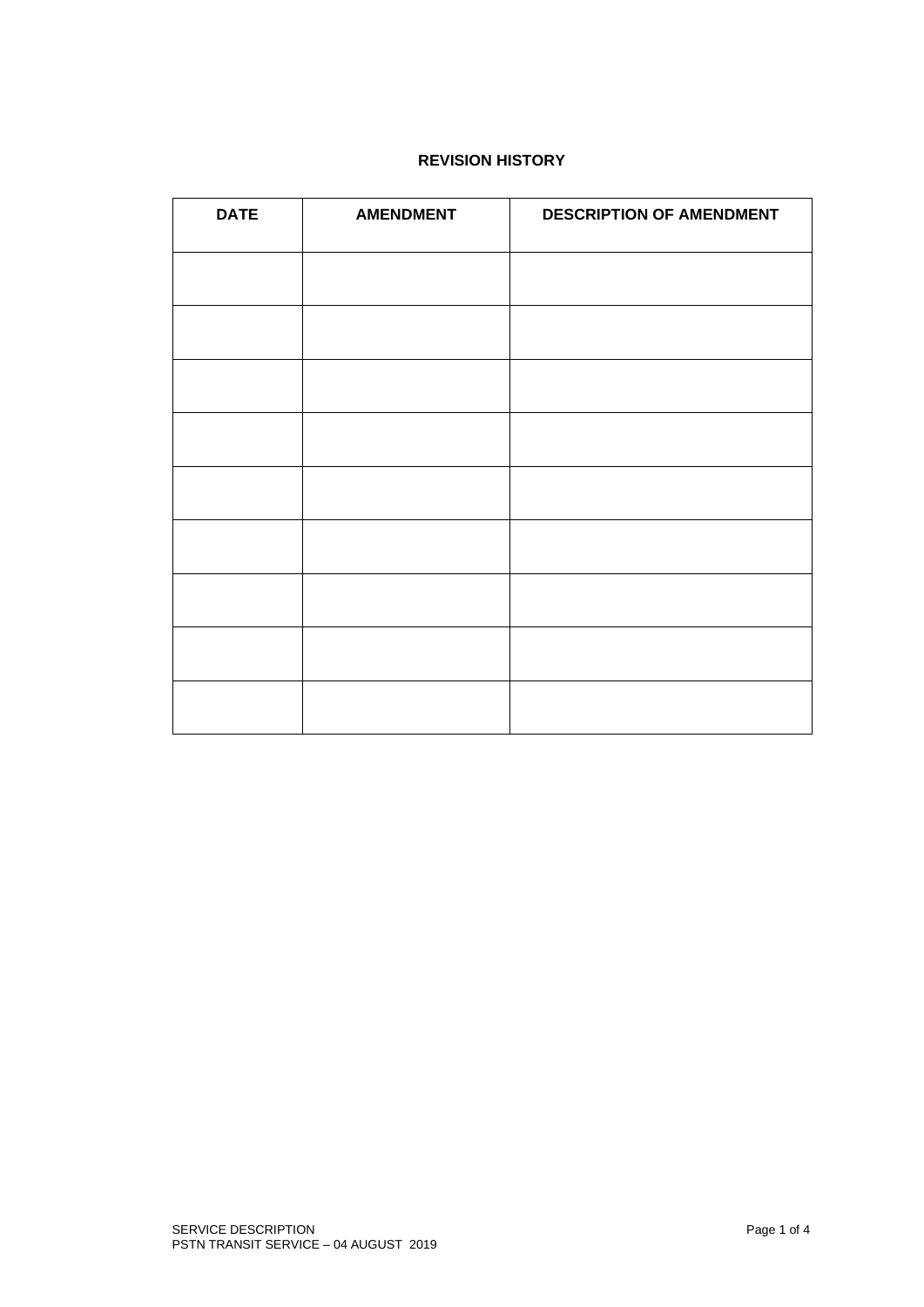## **SERVICE DESCRIPTION 2-1: PSTN TRANSIT SERVICE (WITHDRAW)**

### **1 THE SERVICE**

The **PSTN Transit Service** is a service provided by Batelco for the carriage of Transit Calls between two Access Seeker Network Facilities of the same Access Seeker.

**Available to:** Public telecommunications operator with an NFL or MNO licence and two or more interconnection links with Batelco.

**Traffic:** Telephone Calls which originate and terminate on the Access Seeker's network only.

**Reciprocal Service:** Not required.

#### **2 DEFINITIONS**

Capitalised terms not defined in this Service Description are defined in the Dictionary. Terms defined in this Service Description are specific to it.

**Access Seeker** means, for the purpose of this Service Description, the Licensed operator of the PSTN or Mobile Network.

**Access Seeker Network Facility** means the following facilities operated by the Access Seeker and forming part of its PSTN or Mobile Network:

- (a) switch, but excluding a remote concentrator or multiplexer;
- (b) a mobile switching centre;
- (c) base station;
- (d) satellite earth station; or
- (e) cable landing station,

but, for clarification, excludes Access Seeker Customer premises.

**Originating Access Seeker Network Facility** means the Access Seeker Network Facility, from which the Transit Call originates.

**Destination Access Seeker Network Facility** means the Access Seeker Network Facility which the Access Seeker has identified as the place to which Batelco should deliver a Transit Call.

**Transit Call** means a Telephone Call which the Access Seeker wishes Batelco to convey between two Access Seeker Network Facilities.

#### **3 TERMS**

#### **3.1 Prerequisites**

Batelco shall not be obliged to supply the PSTN Transit Service unless and until: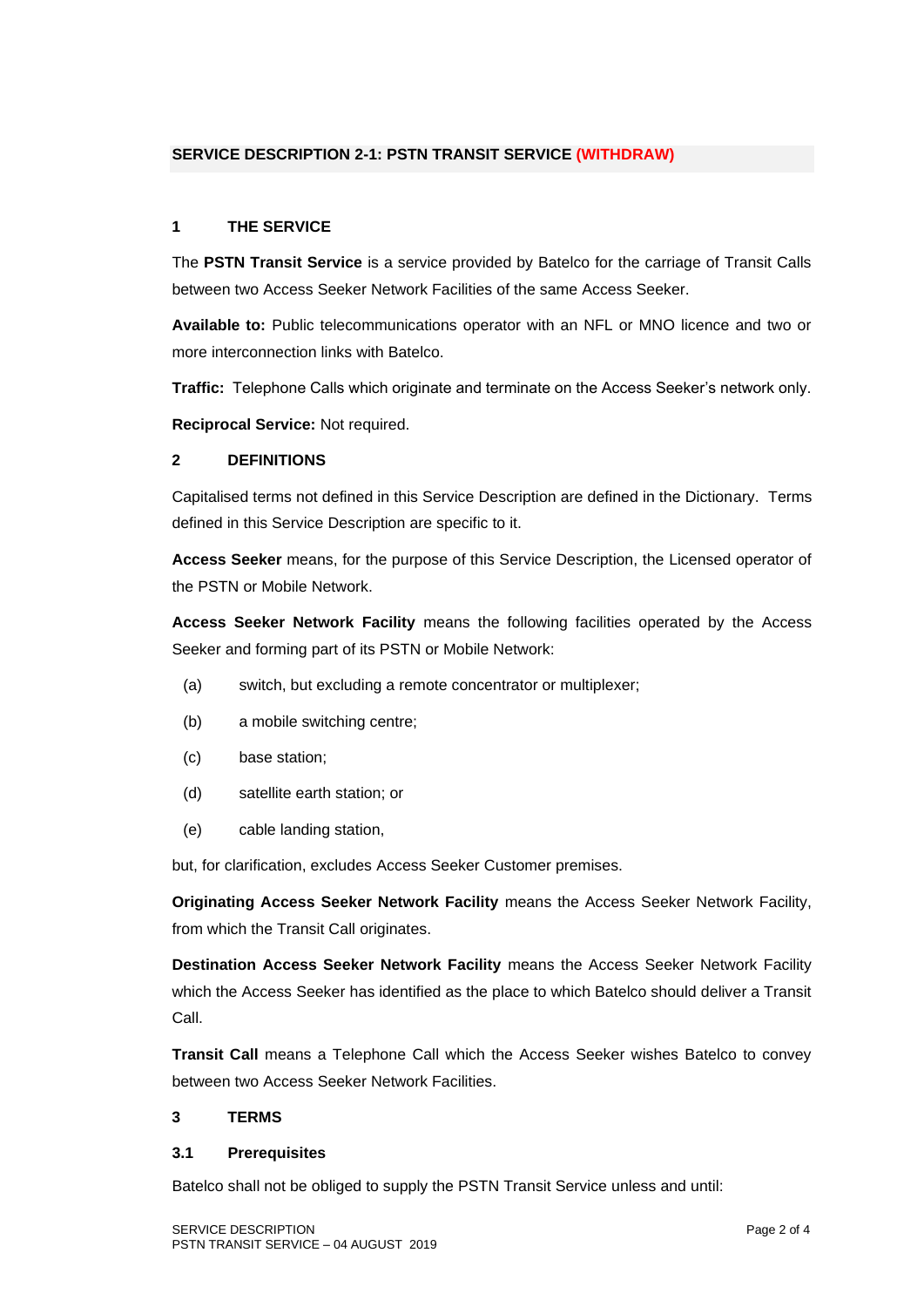- (a) either the In-Span Interconnect Link Service or the CSI Link Service or other agreed connection facility is provided under the Joint Working Manual;
- (b) the parties have established the Point of Interconnections or other agreed interface at which the parties agree Transit Calls will be exchanged between then; and
- (c) successfully completes any pre-commissioning testing requirements set out in the Joint Working Manual.

## **3.2 Handover and Conveyance**

- (a) The Access Seeker shall in respect of a Transit Call for which the PSTN Transit Service is to be supplied:
	- (i) hand over the call to Batelco at the Point of Interconnection which the parties have agreed will serve the Originating Access Seeker Network Facility; and
	- (ii) identify, in the agreed manner, the Destination Access Seeker Facility for the Transit Call.
- (b) Subject to the Forecasting Procedures, Batelco shall convey a Transit Call handed over in accordance with sub-paragraph (a) between the Point of Interconnection serving the Originating Access Seeker Facility and the Point of Interconnection serving the Destination Access Seeker Network Facility.

# **3.3 Echo Control**

Echo control will be provided in accordance with the Joint Working Manual.

## **3.4 Signalling Interconnection**

The transfer of signals to support the establishment, maintenance and clear down of Transit Calls will be via the signalling interconnection specified in the Joint Working Manual.

## **3.5 Associated Information Signals**

- (a) The Transit Calls will be handed over to Batelco at the relevant Point of Interconnection with information signals provided in the associated signalling system.
- (b) The format of information in the signals referred to in paragraph (a) will be in accordance with ISUP specification set out in the Joint Working Manual.

## **3.6 Nature of Switchports**

- (a) Transit Calls will be delivered to the Access Provider at 2.048 Mbit/s Switchports via a Point of Interconnection.
- (b) The Switchports will operate at 2.048 Mbit/s in accordance with the Joint Working Manual.